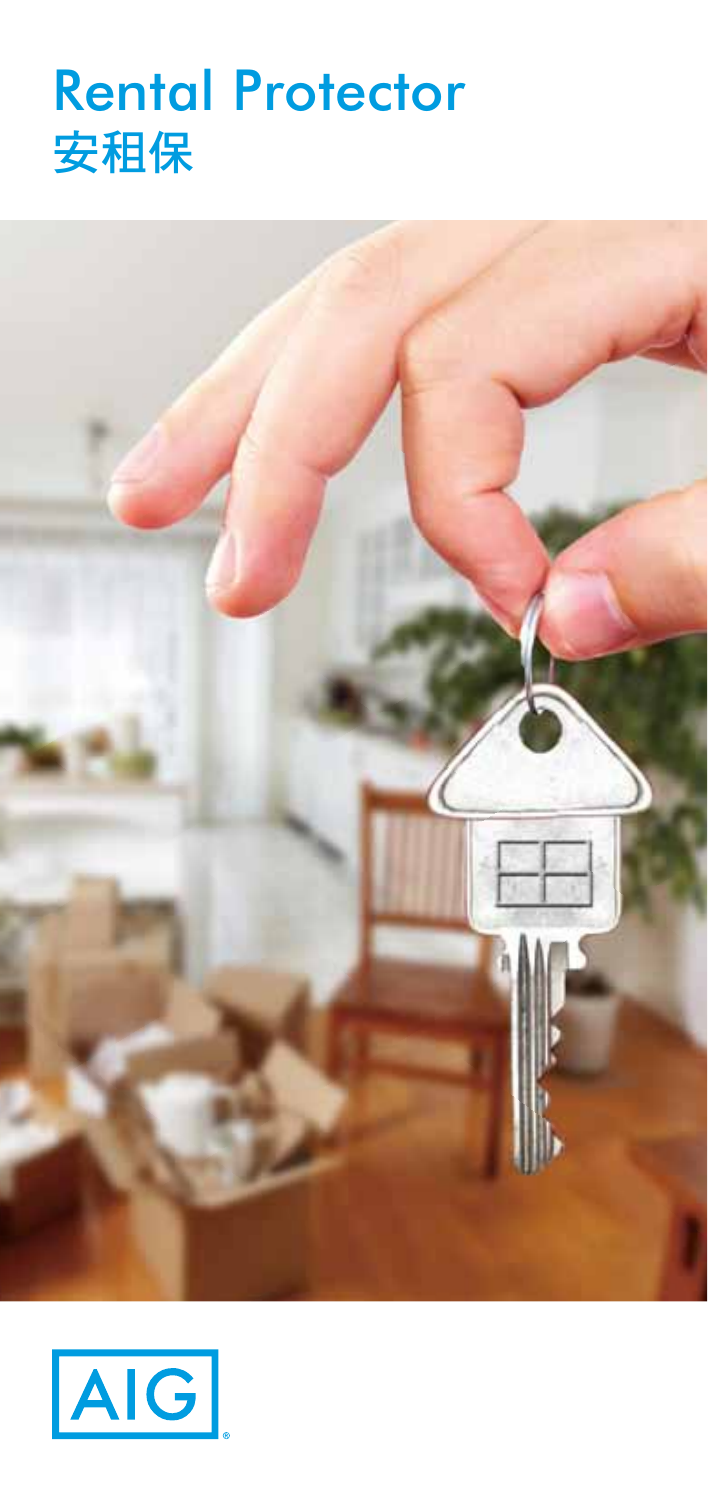#### Section

#### 1 Legal Expenses And Costs

We will reimburse you for the actual legal expenses and costs incurred for taking action against the Tenant to recover the Rent in arrears or regain possession of the Insured Premises.

#### 2 Rent Protection

We will indemnify you for outstanding Rent amount (after having deducted the Deposit), which you have successfully obtained Court judgment against the Tenant and not received within 1 month after Court ruling.

#### Free Extension

In respect of successful claim made under Section 2 Rent Protection, we will further indemnify you against deliberate and willful damage to the Property caused by the Tenant:

- (a) for the actual reinstatement cost of the Property being damaged or destroyed, and
- (b) loss of Rent during the uninhabited period that the damaged or destroyed Property being repaired or renovated

#### 3 Owner's Liability (Optional Cover)

Legal Expenses and Costs

We cover your legal liability as a property owner of the Insured Premises in respect of third party bodily injury and/or property damage. This cover includes compensation to the third party and insured(s)' legal defense costs.

#### Coverage Summary

Section Coverage

Maximum Limit per Year (HK\$)

1

\$100,000

Excess : HK\$5,000 for each and every claim

Rent Protection  $\overline{2}$ 

(Outstanding Rent)

\$100,000 or 6 months' Rent (whichever is the lesser)

Free Extension

- (a) Reinstatement cost of damaged or destroyed Property
- (b) Loss of rent during renovation (50% of Rent per month, up to 3 months)

Total maximum limit per year for Section 2 including Outstanding Rent, Reinstatement cost of damaged or destroyed Property & Loss of Rent during renovation is limited to HK\$100,000

Excess : 1 month's Rent for each and every claim

Owner's Liability (Optional Cover) 3

\$5,000,000

#### Major Exclusions

- 1. legal expenses that have not been agreed by us in advance:
- 2. works or losses due to the order of any government or public authority;
- 3. losses caused directly or indirectly from the cancellation of the Tenancy Agreement by you;
- 4. consequential loss or damage;
- 5. your wilful act or omission, and loss or expense arising out of any unlawful or criminal activity by you or the Tenant;
- 6. loss incurred in connection with your trade, profession or employment;
- 7. wear and tear of the Property;
- 8. any fines or penalties;
- 9. interest payable by the Tenant for the late payment of Rent;
- 10. dispute arising out of a contract that you have with any person or organization other than the Tenant.

#### Remarks

- 1. The term of the lease period under the Tenancy Agreement must be at least 1 year.
- 2. Must have a duly stamped Tenancy Agreement with the Tenant that complies with all the requirements of Hong Kong legislation and statutory instrument and which must be in writing.
- 3. Deposit of at least 2 months' Rent has been received.
- 4. Coverage for the optional section 3 owners' liability is only applicable to residential building of age less than or equal to 40 years old. For those other than the above, please refer to us for consideration.
- 5. Only accept one proposal for each Location of Risk.
- 6. This Coverage Summary provides only a summary of the benefits. Coverage is subject to the full terms and conditions set out in the insurance policy.

Excess : Nil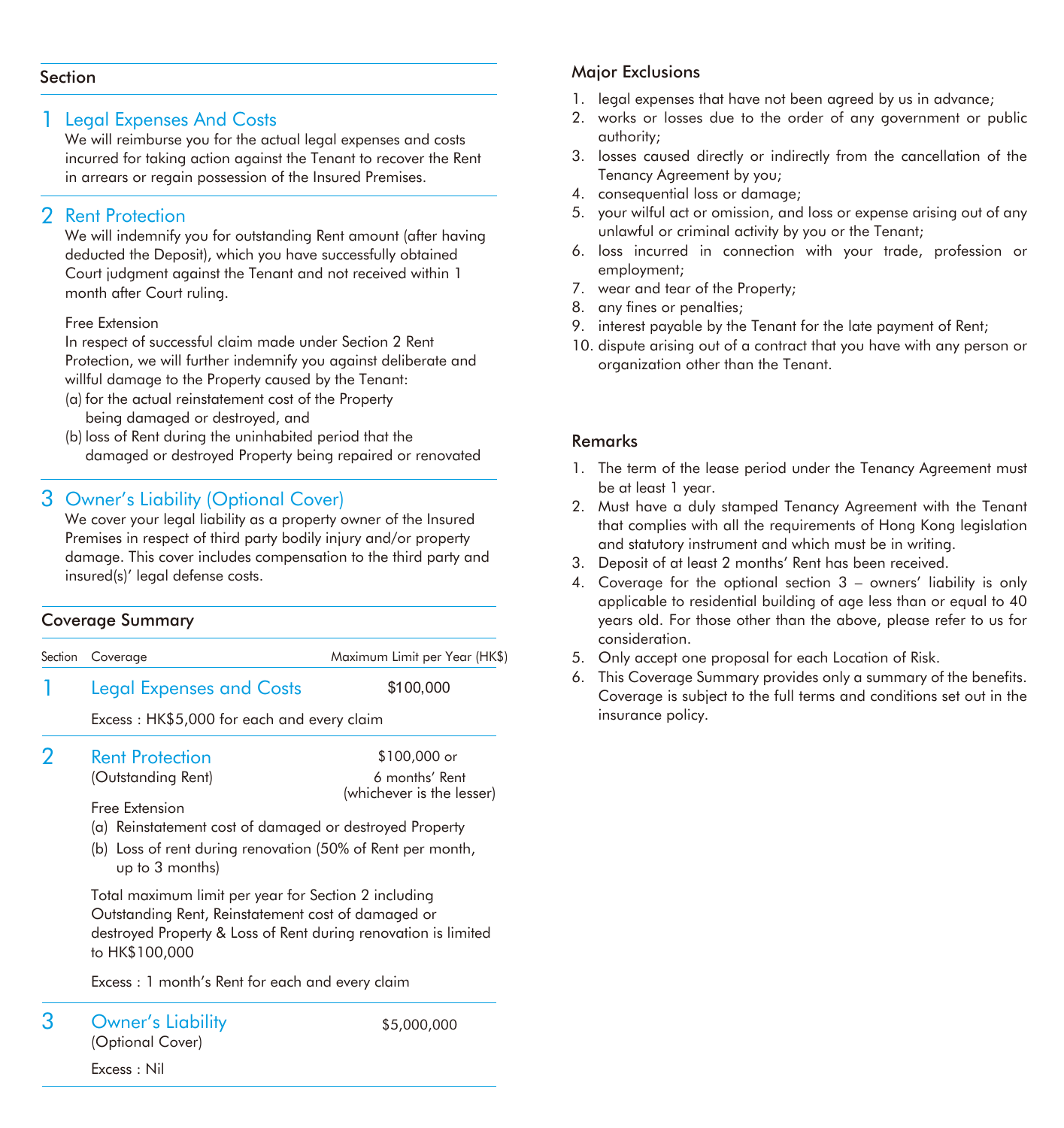#### 項目

#### 法律費用及支出保障 1

保障您為了追討租客所欠租金或收回出租物業而對租客採取 法律行動所付出的實際法律費用。

#### 2 租金保障

若法庭裁決後一個月內租客仍未償還應付的租金,我們會補 償您有關的租金 (扣除按金)。

#### 免費保障

若項目2租金保障成功索償,還可保障您因租客惡意破壞出租 物業所發生的以下損失:

- (a) 單位被破壞或損毀財物的實際修復費用,以及
- (b) 因修復被破壞或損毀的財物而導致出租物業無法 居住期間的租金損失

#### $3$  業主法律責任保障(自選保障項目)

保障您作為出租物業的業主對第三者的身體傷亡或財物損毀 而需負上的法律責任,當中包括對第三者的法律責任賠償以 及訴訟支出。

#### 保障範圍表

- 項目 保障範圍 每年最高賠償限額 (港幣\$)
- 法律費用及支出保障 1 \$100,000

自負金額:每宗個別索償之自負金額為港幣5,000元

租金保障 (租客未償還的租金)  $\mathcal{P}$ \$100,000或 6個月租金 (以較低者為準)

#### 免費保障

- (a)單位被破壞或損毀財物的修復費用
- (b) 維修期間租金損失津貼(每月租金的50%,最長3個月)

項目2每年最高的總賠償額應為HK\$100,000,已包括租客未 償還的租金、單位被破壞或損毁財物的修復費用以及維修期 間租金損失津貼

自負金額:每宗個別索償之自負金額為1個月租金

業主法律責任保障 (自選保障項目) 3

\$5,000,000

自負金額為零

#### 主要不保事項

- 1. 未經本公司事先同意的法律費用;
- 2. 因執行政府或當局發出的命令而造成的損失;
- 3. 因您取消租約而產生的直接或間接損失;
- 4. 任何後果損失或損毀;
- 5. 您的蓄意或疏忽行為,以及任何因您或租客的違法或犯罪行 為所導致的損失或費用;
- 6. 與您的行業、職業或工作有關的損失;
- 7. 財產的自然損耗;
- 8. 任何罰款或懲罰性賠償;
- 9. 租客延遲繳租而應支付的利息;
- 10. 與租客以外的任何人或機構所簽合同引起的爭議。

#### 備註

- 1. 租約年期最少為一年。
- 2. 與租客的租約須為書面租約,且須依照香港法律和法規加蓋 釐印。
- 3. 應已收取最少相等於2個月租金的按金。
- 4. 自選保障項目3 業主法律責任保障僅適用於40年及以下樓 齡的住宅單位,而其他情況,請先向本公司查詢。
- 5. 每個投保物業, 只限投保一份保單。
- 6. 本小冊子僅供參考之用,所有有關之保障範圍及條款,概以 保單內容為準。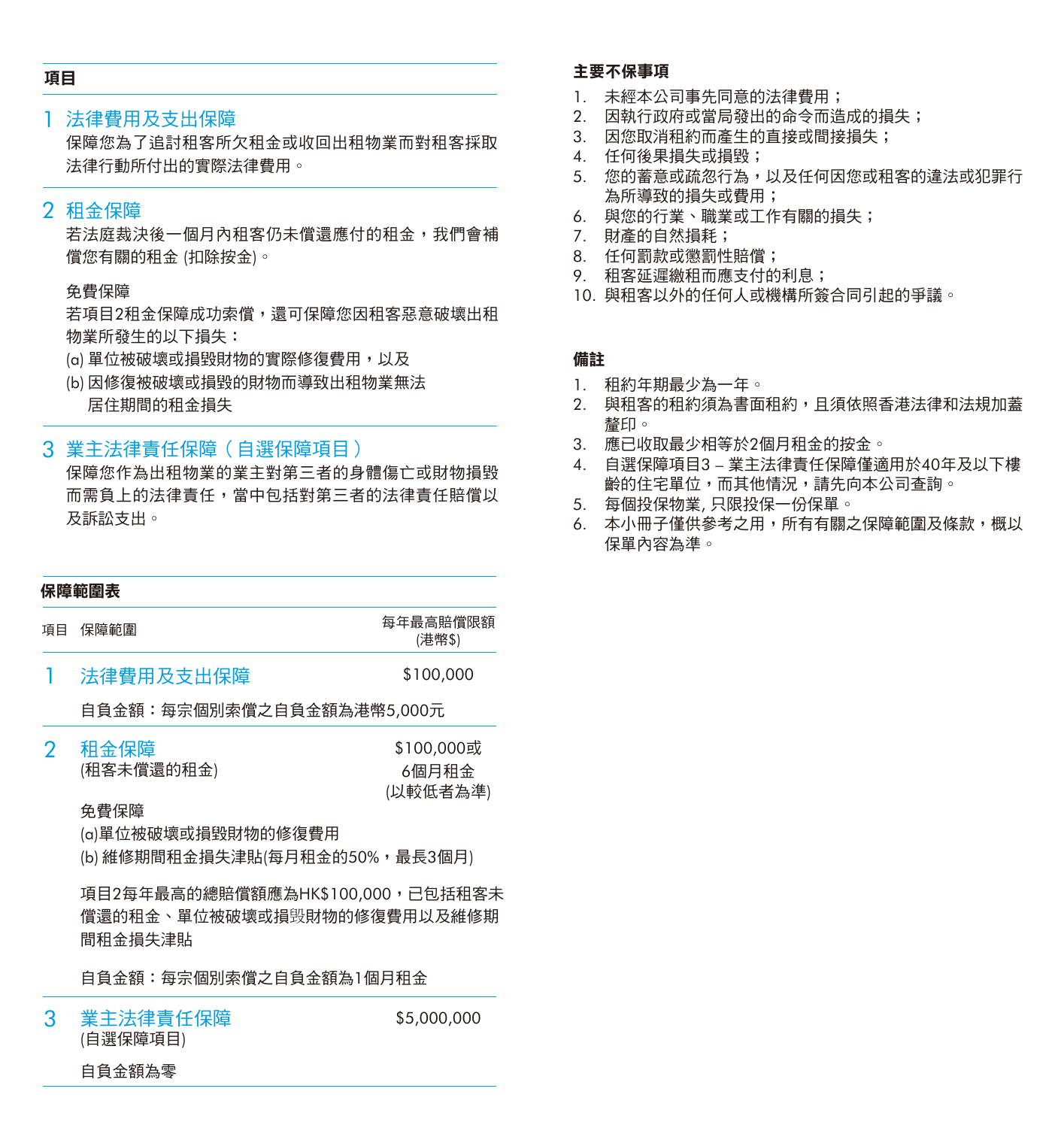## Rental Protector Proposal Form 安租保投保表格

Please complete in English BLOCK letters 請以英文正楷填寫

#### Information of the Proposer 投保人資料

|                                                                          |        | and the control of the control of the control of the control of the control of the control of the control of the |                     |        |
|--------------------------------------------------------------------------|--------|------------------------------------------------------------------------------------------------------------------|---------------------|--------|
| □HK香港島                                                                   | □KLN九龍 | □ NT新界                                                                                                           | □ Outlying Island離島 |        |
|                                                                          |        |                                                                                                                  |                     |        |
| Mailing Address (if different from Location of Risk) 通訊地址 (如與投保物業地址不同) : |        |                                                                                                                  |                     |        |
|                                                                          |        |                                                                                                                  |                     |        |
|                                                                          |        |                                                                                                                  |                     |        |
|                                                                          |        |                                                                                                                  |                     |        |
|                                                                          |        |                                                                                                                  |                     |        |
| □HK香港島                                                                   | □KLN九龍 | $\Box$ NT新界                                                                                                      | □ Outlying Island離島 |        |
|                                                                          |        | Policy Effective Date 起保日期: ________MM/月 _________DD/日 ________YYYY/年                                            |                     |        |
| Date of Lease 起和日期:                                                      |        | MM/月                                                                                                             | DD/H                | YYYY/年 |

#### Please answer the following questions 請回答下列問題 :

|                                                                                                                                                   | Yes是 | No否 |
|---------------------------------------------------------------------------------------------------------------------------------------------------|------|-----|
| 1. Have you made claims against any insurance policy on proposed risk [78]<br>location during the past three years?<br>閣下曾否在過去三年內,就投保物業於任何保單提出索償? |      |     |

2. Have you taken any legal action against tenant to recover rent or regain possession of proposed risk location during the past three years? 閣下曾否在過去三年內,為了收取欠租或收回投保物業而對租客採取 法律行動?

(If your answer is "Yes" , please give details on separate sheet. 如問題之答案為"是"者, 請 另加紙說明。)

#### Please "√" the appropriate box 請在適當的方格加上√號

| Coverage               | Section 1 & 2    | Section 1,2 & 3  |
|------------------------|------------------|------------------|
| 保障範圍                   | 項目1及2            | 項目1,2及3          |
| Annual Premium<br>全年保費 | $\Box$ HK\$1.188 | $\Box$ HK\$1,488 |

## Payment Method 保費付款方法

Please √the appropriate box 請在適當的方格加上√號

#### □Payment by Cheque 支票付款

Cheque No . 支票號碼 :

Bank 銀行 :

Cheque should be crossed and made payable to "AIG Insurance Hong Kong Limited" 劃線支票抬頭請註明「美亞保險香港有限公司」

#### Payment By Credit Card 信用卡付款

**VISACard VISA** Master Card

Card No. 信用卡號碼 :

Expiry Date 信用卡屆滿日期 : (MM月 / YY 年)

Card Holder's Name 信用卡持有人姓名 :

Card Holder's Signature 信用卡持有人簽署 :

Date 日期 :

I hereby authorize and request AIG Insurance Hong Kong Limited to charge my VISA/ MasterCard account for the premium stated on this Proposal Form.

本人茲授權並要求美亞保險香港有限公司從本人之VISA/ MASTER卡戶口內支付本投保表格所註 明之保費。

| <b>Producer Name</b><br>Producer Code<br>Producer Contact Tel. No. | For office use only 公司專用 |
|--------------------------------------------------------------------|--------------------------|
|                                                                    |                          |
|                                                                    |                          |
|                                                                    |                          |

PP02RPA-11/15

### Declaration 聲明

I/we declare and agree on behalf of myself/ourselves and any person or persons who may have or claim any insurance on this Proposal Form the followings:

- claim any interest in any insurance on this Proposal Form the followings: 本人/吾等現聲明並謹代表本人/吾等及任何有權或聲稱有權就本投保表格要求保險賠償的人仕同意下 列各項:
- 1. The building structure of Location of Risk is of concrete construction. 本人/吾等之投保物業乃石屎建築。
- 2. Occupancy of Location of Risk is solely for private residential purpose and there is no commercial
	- use.<br>本人/吾等之投保物業純屬私人住宅用途,並不作任何商業用途。
- 3. In the event of differences between the English and Chinese version of this Proposal Form, the English version shall prevail. It is also understood that the insurance policy relevant to this Proposal Form is issued in English version only and will be binding upon this Proposal being accepted and approved<sup>.</sup>
- 本人/吾等同意如本文之譯本於意義上遇到任何爭議時,一概以英文版本為準;本人/吾等同時明白 平八/日寺问意如平人人時平小高義王妇却止門王略。」 <br>保險契約只會以英文發出,並會於本申請獲接納及核實時生效。
- 4. I/we agree that AIG Insurance Hong Kong Limited (hereinafter called "AIG Hong Kong"), reserves its right to accept or reject my/our application for insurance. If the Proposal Form is accepted and
- approved by AIG Hong Kong, the policy will become effective. 本人/吾等同意美亞保險香港有限公司(以下簡稱為「美亞保險」),保留一切接納申請與否之權利; 並明白申請一經美亞保險接納及批核後,保障立即生效。 5. I/we agree that this Proposal Form shall be the basis of the insurance contract between me/us and the insurer, AIG Hong Kong. I/we declare that the statements made in this Proposal Form are true,
- correct and complete to the best of my/our knowledge and belief. 本人/吾等同意此投保表格為本人/吾等與美亞保險香港有限公司訂立保險契約之根據。本人/吾等 特此聲明此投保表格內所填報之資料,據本人/吾等所知並確定全部正確無訛、完整及足夠。
- 6. In relation to the personal data collected in this application form, I/we agree and acknowledge that:
- 就有關從此表格州収集的個人資料,本人/吾等同意及確認:<br>(a).(Unless specifically indicated otherwise in this form is form is form is form is<br>- hecessary for AIG Insurance Hong Kong Limited ("AIG HK") to process this application and any such data not provided may mean this application cannot be processed. 除非於本表格上另有訂明,本表格所要求提供的個人資料是供美亞保險香港有限公司("美亞保
- 險")處理此申請的所需資料,若未能提供任何所需資料此申請則可能不被處理; (b). The personal data collected in this form may be used by AIG HK for the purposes stated in its Data Privacy Policy, which include underwriting and administering the insurance policy being applied for (including obtaining reinsurance, underwriting renewals, data matching, claim processing,

investigation, payment and subrogation and any related purposes).<br>美亞保險可按列於其私隱政策的用途使用此表格所收集之個人資料,其用途包括核保及管理已申請 的保單(包括獲取再保險、核保續保之保單、資料配對、處理索賠、調查、付款及行使代位權及任 何有關用途);

(c). Unless I /we have indicated otherwise by ticking the "Promotion Material Opt-out" box below (of which I/we take note), AIG HK may use my/our contact details (name, address, phone number and e-mail address) to contact me/us about other insurance products provided by the AIG group and that my/our contact details may not be so used without me/us giving this agreement.<br>除非本人/吾等於以下的「不收取推廣資料」方格填上✓號以作表示(其內容本人/吾等已細閱),

美亞保險可使用本人/吾等的聯絡資料(姓名、地址、電話號碼及電郵地址)聯絡本人/吾等有關其 它由AIG集團提供之保險產品,而在未獲本人/吾等同意的情況下,本人/吾等之個人資料將不會被 如此使用;

- (d). AIG HK may transfer the personal data to the following classes of persons (whether based in Hong Kong or overseas) for the purposes identified in (b) and (c) above:
- i) Third parties providing services related to the administration of my/our policy (including reinsurance);
- ii) Financial institutions for the purpose of processing this application and obtaining policy payments;
- iii) In the event of a claim, loss adjustors, assessors, third party administrators, emergency providers, legal services providers, retailers, medical providers and travel carriers;
- iv) For the purpose of conducting direct marketing activities (per (c) above), marketing companies authorized by the AIG group;
- 
- v) Another member of the AIG group (for all of the purposes stated in (b) and (c)) in any country; or<br>vi) Other parties referred to in AIG HK′s Data Privacy Policy for the purposes stated therein.<br>美亞保險亦可向以下類別的人士(不論在香港或海
- 所列明之用途:
- 。<br>(i) 提供有關本人/吾等保單管理服務的第三者(包括再保險公司); (ii) 財務機構,作處理此申請及收取保費;
- (iii) 公證人、調查員、第三者管理人、緊急支援服務提供者、法律服務提供者、零售商、醫療提供 者、及交通工具機構,以處理索償事宜;
- - (iv) AIG集團授權的市場推廣公司,以作直銷之用(如上(c)項所述);<br>(v) 其它在任何國家之AIG集團之成員公司,作上述(b)及(c)項所有列明之用途;或<br>(vi) 其它於美亞保險私隱政策所列明的人士,作於私隱政策列明之用途。
- (e). I/we may gain access to, or request correction of my/our personal data (in both cases, subject to a

reasonable fee), or opt out of my/our personal data being used for direct marketing at any time, by writing to the Privacy Compliance Officer of AIG Insurance Hong Kong Limited at GPO Box 456 or cs.hk@aig.com. The full version of AIG HK's Data Privacy Policy can be found at www.aig.com.hk. 本人/吾等可隨時致函到美亞保險香港有限公司之私隱事務主任(地址:香港郵政總局信箱456號 或電郵:cs.hk@aig.com )查閱、或要求修改本人 / 吾等的個人資料(美亞保險可就查閱及修改要<br>求收取合理費用 ),或選擇不將本人/吾等的個人資料用作直銷用途。美亞保險私隱政策的全文載 於www.aig.com.hk。

 Promotion Material Opt-out (if you wish to opt-out, please tick) 不收取推廣資料(如閣下不欲收取推廣資料,請在方格填上✓號)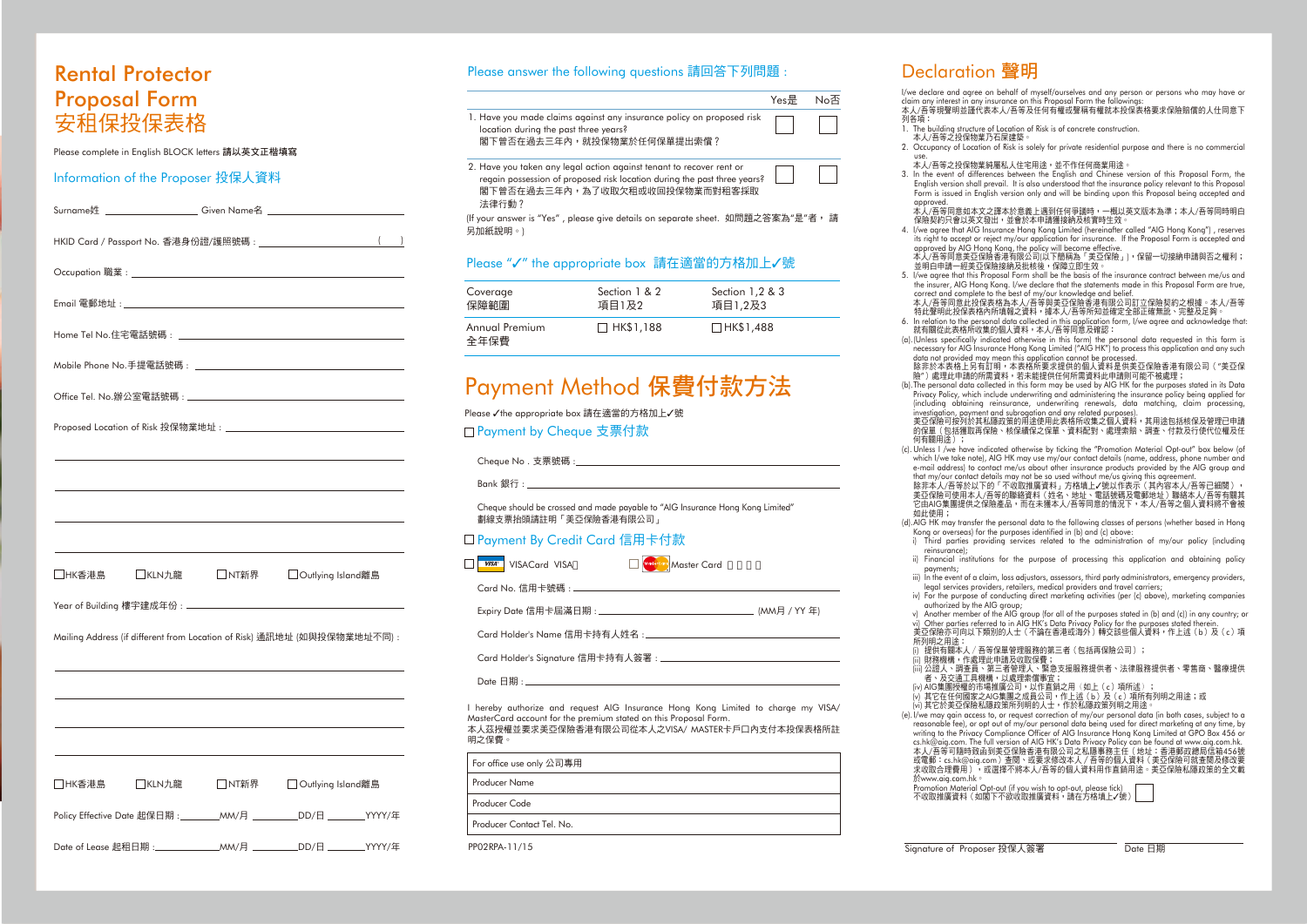| ш |  |
|---|--|
|---|--|

# BUSINESS REPLY SERVICE LICENCE NO. 4487 BUSINESS REPLY SERVICE LICENCE NO. 4487 商業回郵牌照編號 4487 商業回郵牌照編號 4487

AIG Insurance Hong Kong Limited AIG Insurance Hong Kong Limited Operations Department Island East, Hong Kong Operations Department Island East, Hong Kong7/F, One Island East,<br>18 Westlands Road, 7/F, One Island East, 18 Westlands Road,

POSTAGE POSTAGE LICENSEE 郵費由持 牌人支付 WILL BE PAID BY